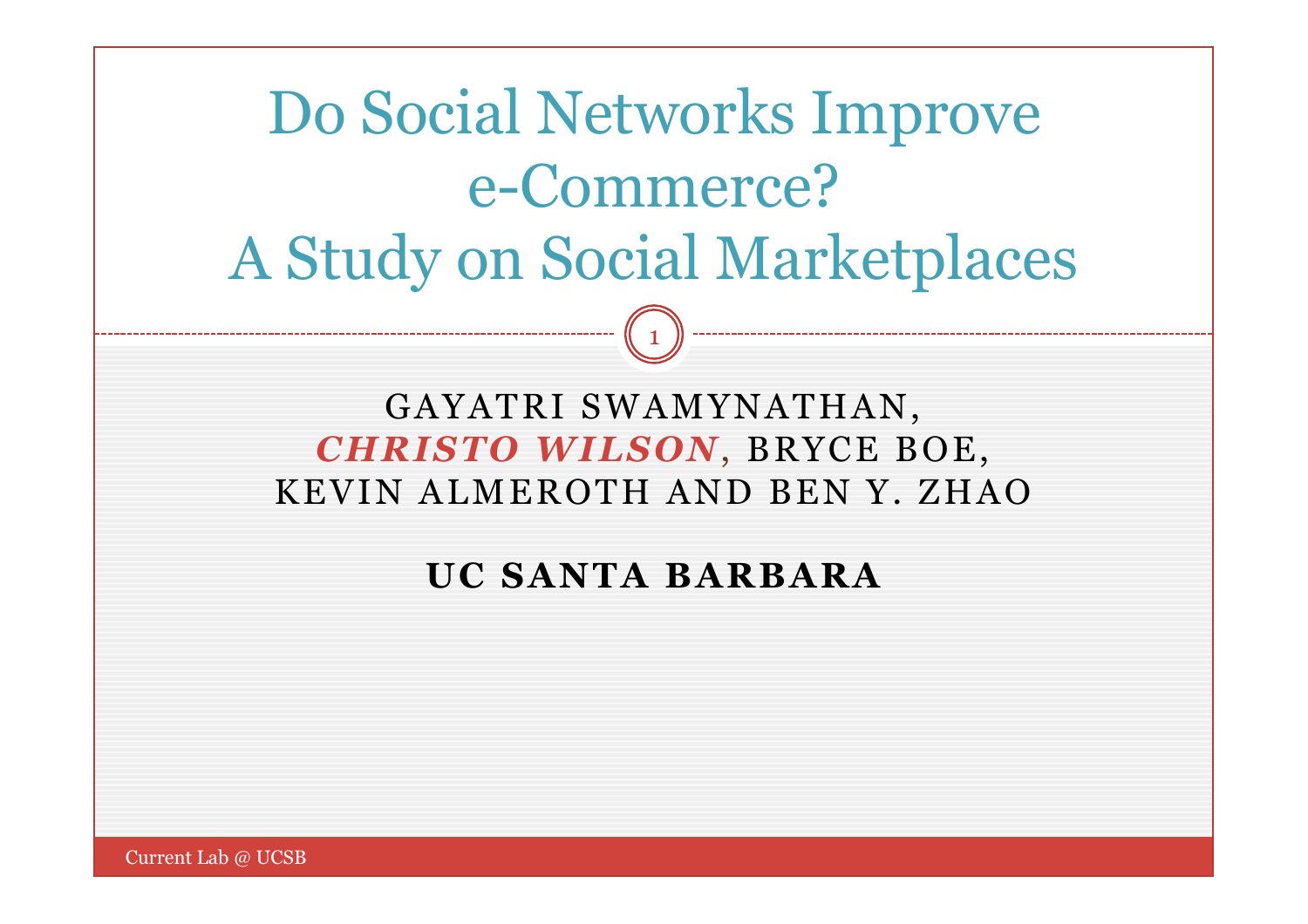## Leveraging Online Social Networks

- Online communities in the Web 2.0 era
	- $\circ$  Facebook ~90 million users
	- $\circ$  Myspace ~110 million users
	- $\circ$  Orkut ~60 million users
- Question: can friends-of-friends networks be leveraged outside social networks?
- Examples
	- Internet Search
	- Spam Filtering
	- Online marketplaces…?
		- **Enhanced reputation systems**
		- Sybil Protection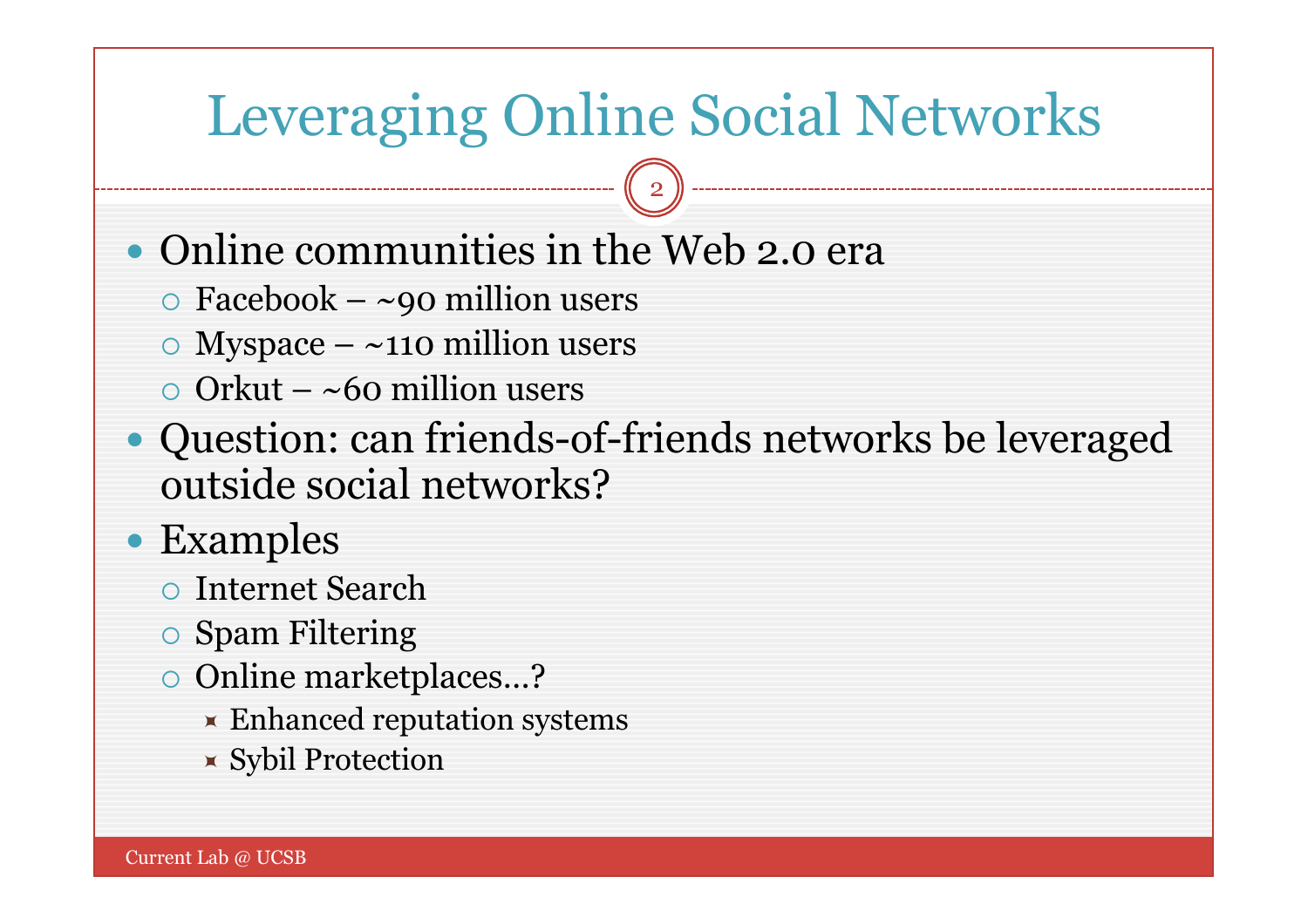### What's Wrong With Online Marketplaces?

3

- *Man arrested in huge eBay fraud* MSNBC 2003
	- http://www.msnbc.msn.com/id/3078461/
- *eBay urged to tackle fraud better*  BBC 2006
	- $\circ$  http://news.bbc.co.uk/1/hi/uk/4749806.stm
- *Fraud abroad remains 'uphill battle' for eBay*  CNET 2008
	- http://news.cnet.com/Fraud-abroad-remains-uphill-battle-for-eBay/2100-7348\_3-6233893.html
- *Tacoma woman's house emptied after Craigslist hoax*  The Seattle Times 2007
	- http://seattletimes.nwsource.com/html/localnews/2003652872\_webhouse05m.html

#### *Escrow fraud ruining Craigslist?* – ZDNet 2008

http://blogs.zdnet.com/threatchaos/?p=519

### **Bottom Line –**

- Online markets plagued by fraud
- Feedback-based reputation systems ineffective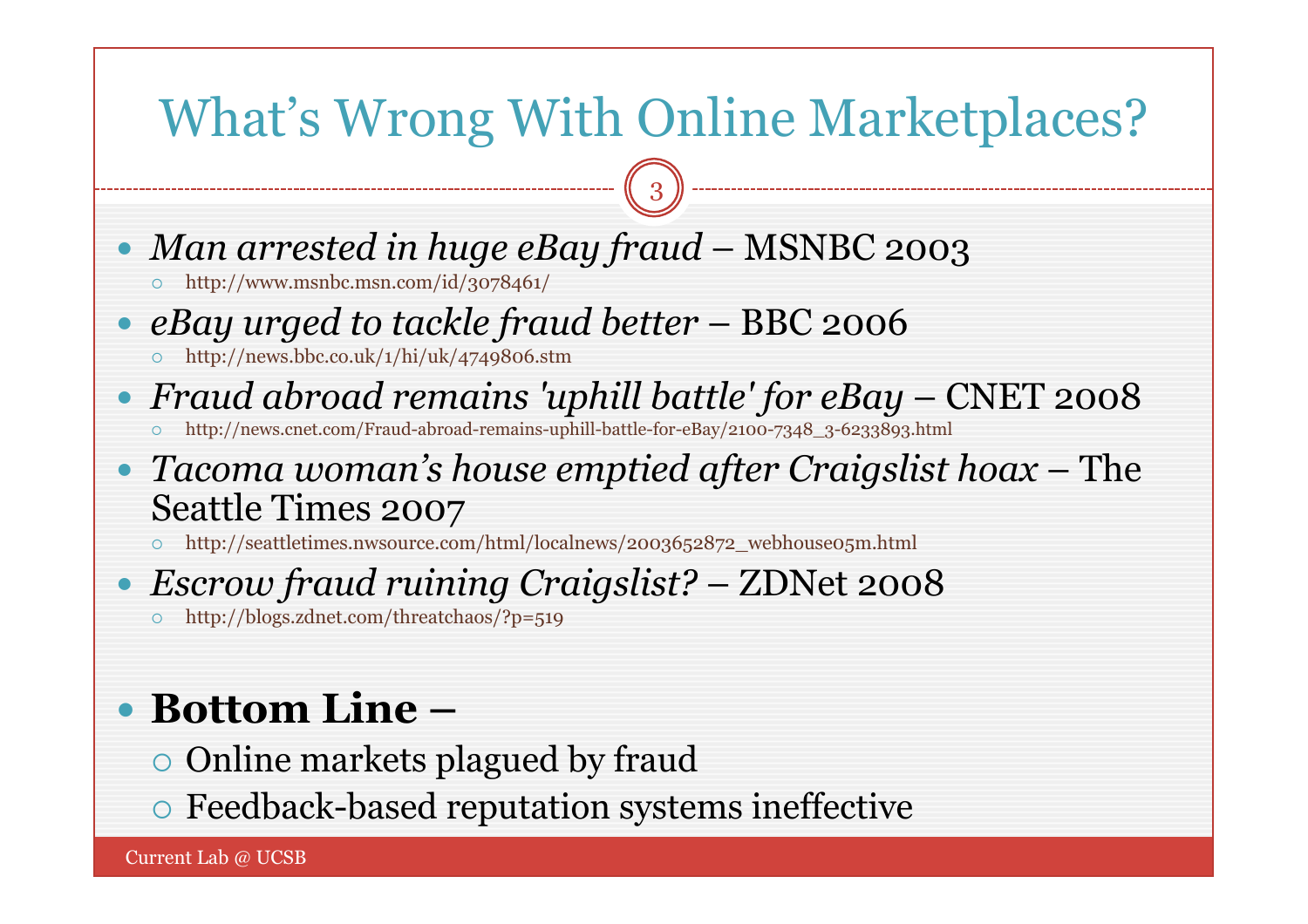## Social Marketplaces and Overstock.com

- Online marketplaces that incorporate social networks
- Hypothesis: transactions with social friends will have higher satisfaction.
	- Are people actually using this capability?
		- $\blacktriangleright$  Measure transaction volume vs. path length
	- Do social networks actually improve satisfaction?
		- $\times$  Measure satisfaction vs. path length
- Overstock Auctions
	- Started in 2004
	- Similar to eBay
		- Buyers leave feedback after each transaction
	- Incorporates social components
		- **EX** Comment and leave ratings on friend's profiles
		- $\times$  Message boards
		- "How am I connected?" button

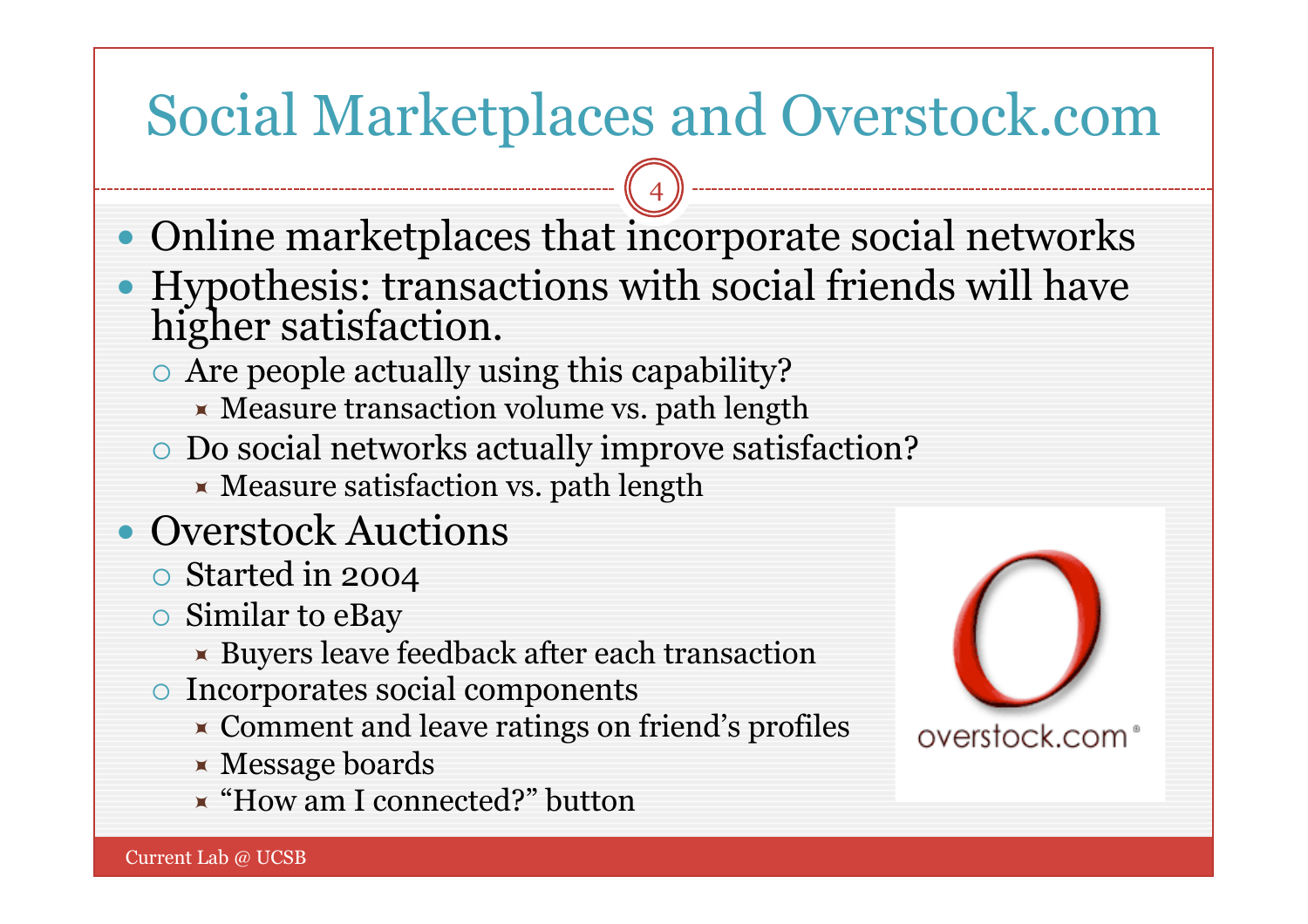## Methodology

5

- Analyze overall network structure of Overstock
	- Connectivity of all 431,705 users provided by Overstock
	- Two networks:
		- $\star$  "Personal" connecting friends
		- $\blacktriangleright$  "Business" automatically connects users who transact

#### • Correlating structure with transactions

- Two questions:
	- 1. What correlates transactions: Business or Social connectivity?
	- 2. What is the impact of path length on transaction satisfaction?
- $\circ$  Crawled transaction history of  $\sim$ 10,000 users
- $\circ$  ~18,000 total transactions
	- Overall feedback for each user
	- $\times$  Feedback for individual transactions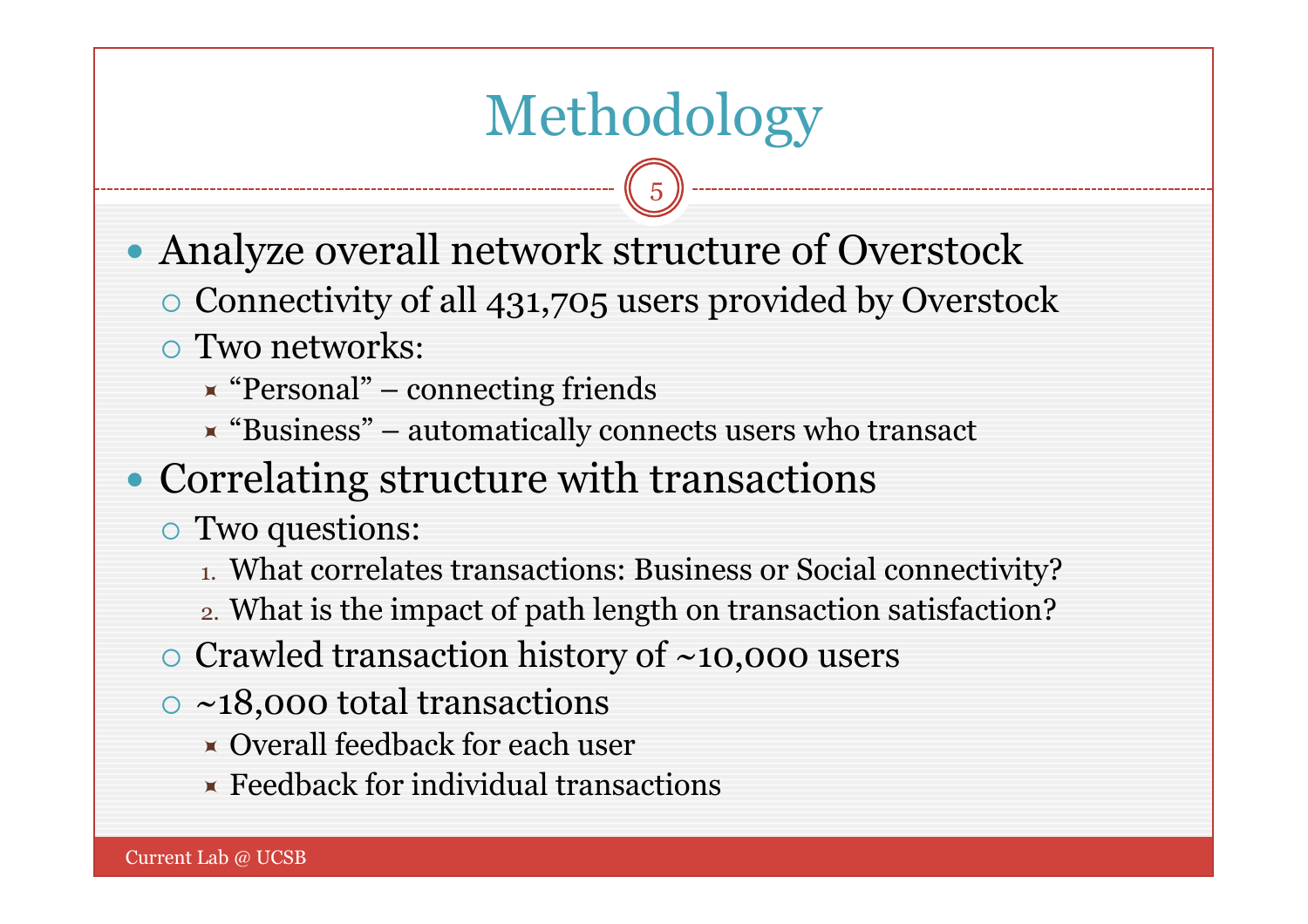### Do Social Networks Improve e-Commerce?

# Outline

6

### **1. Connectivity graph analysis**

- 2. What correlates transactions?
	- Social vs. Business path lengths
- 3. Impact of path lengths on transaction satisfaction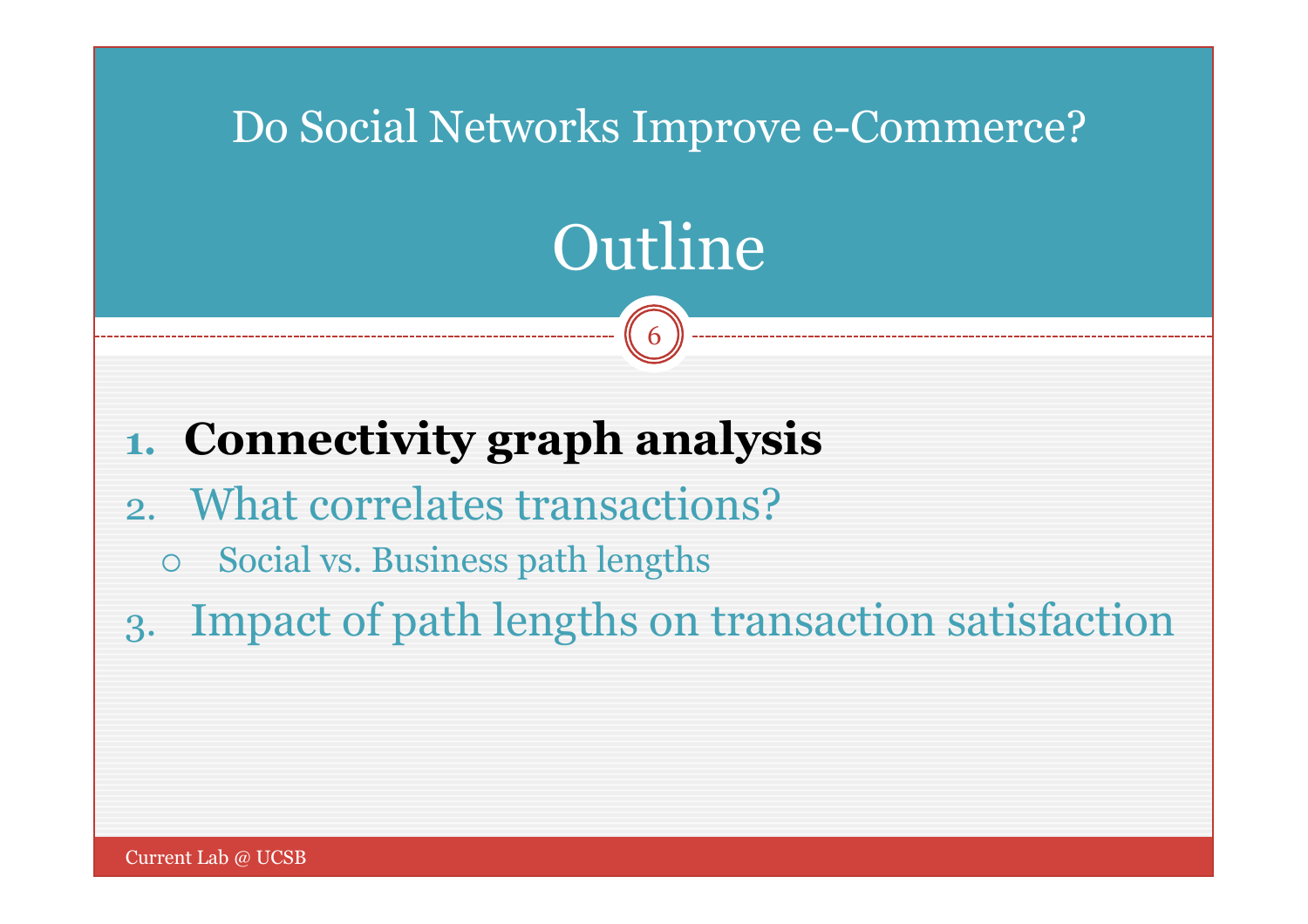## Connectivity Graph Analysis

7

|                    | <b>Business Network</b> | <b>Social Network</b> |
|--------------------|-------------------------|-----------------------|
| <b>Total Nodes</b> | 398,989                 | 85,200                |
| <b>Total Links</b> | 1,926,553               | 1,895,100             |
| Avg. Node Degree   | 4.82                    | 22.24                 |



• 82% of users have < 1% overlap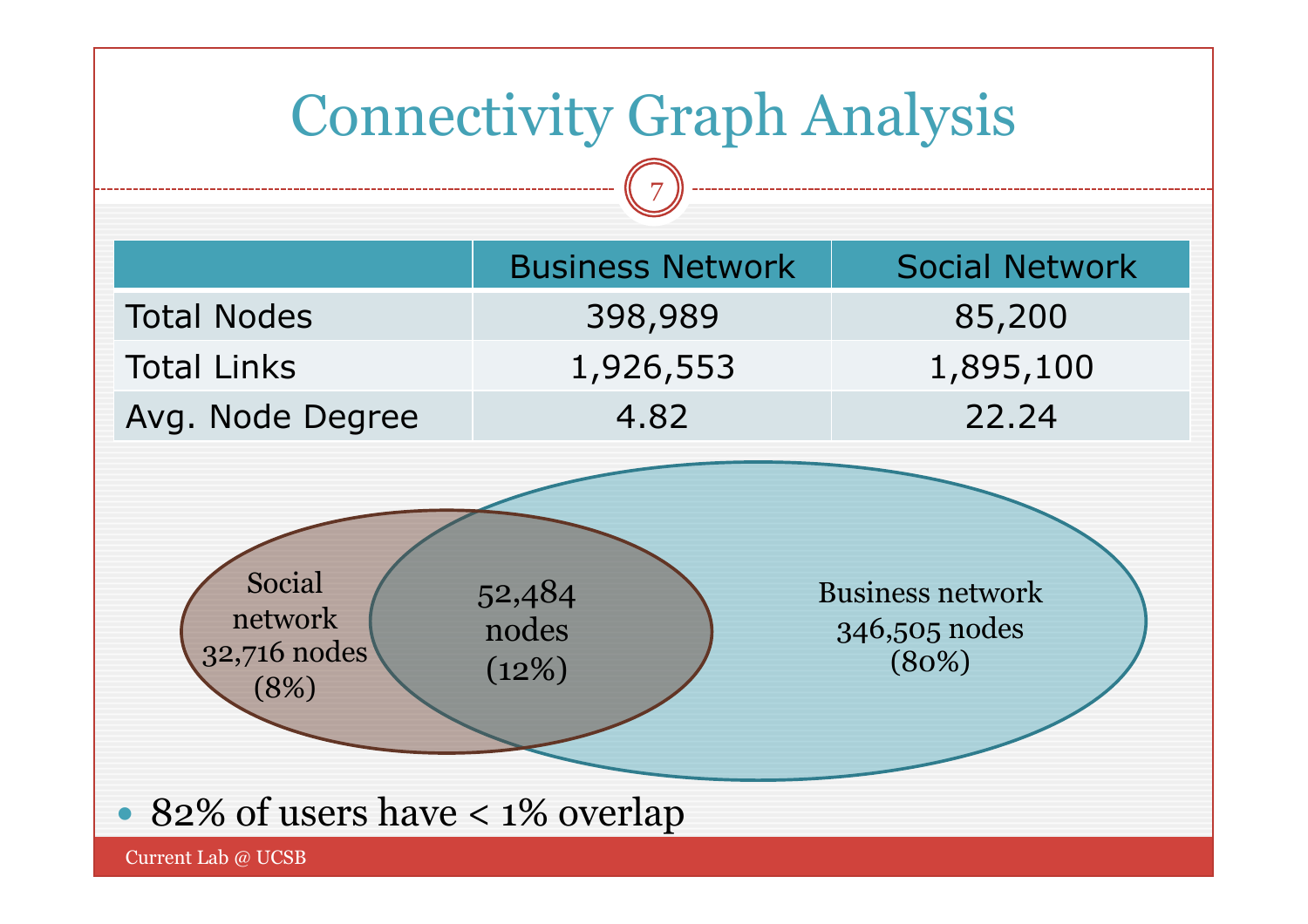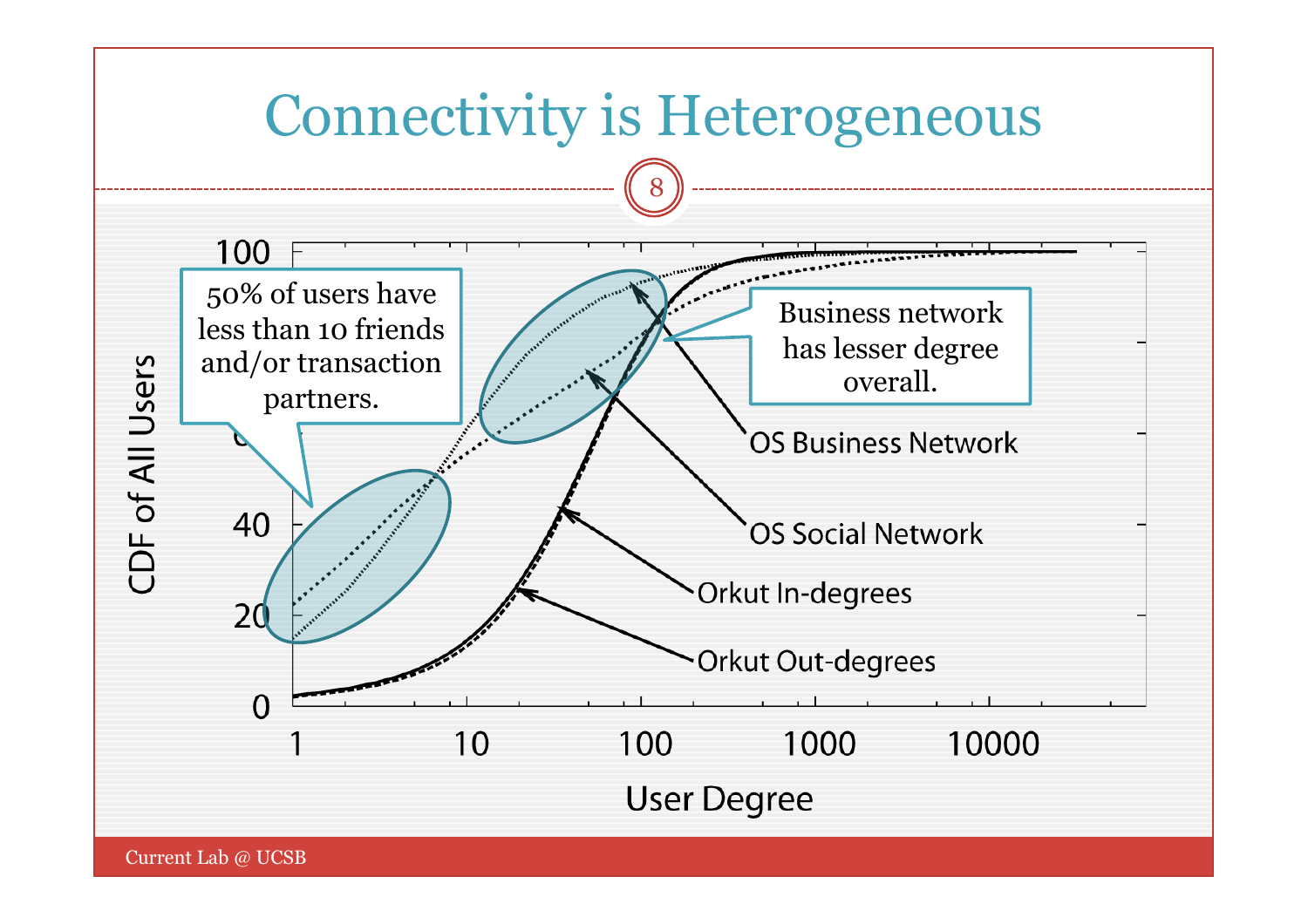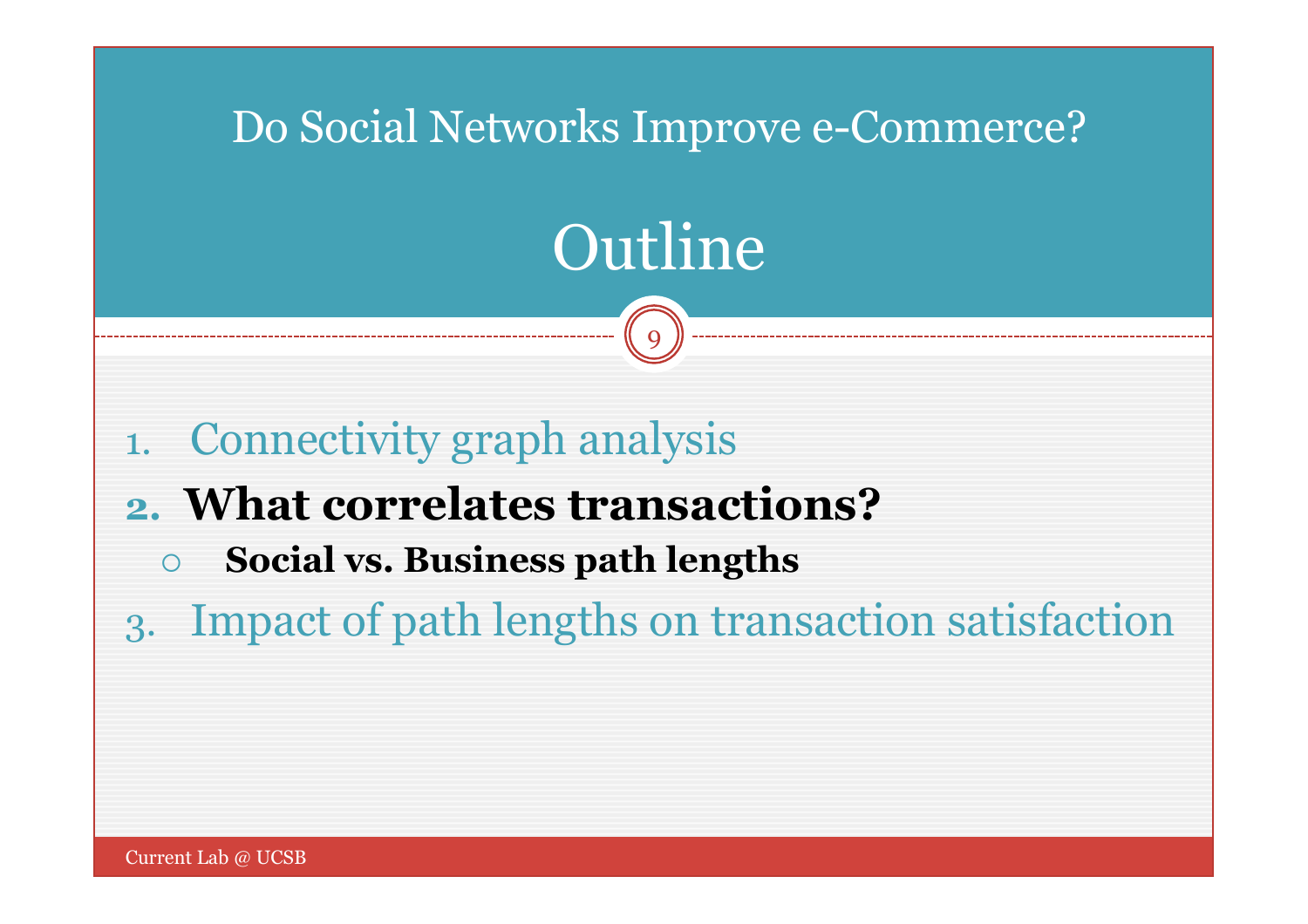### Transaction Volume vs. Path Length

- Question: is there a correlation between social distance and buying decisions?
- Compare transaction volume to network path length
	- For each transaction, compute hops between buyer and seller
	- $\circ$  Business network Connectivity is almost guaranteed
		- For partners with multiple transactions, path length  $= 1$
		- Otherwise, remove 1-hop edge and calculate distance
	- $\circ$  Social network Connectivity is NOT guaranteed!
		- $\blacktriangleright$  Not all users are present in the Social Network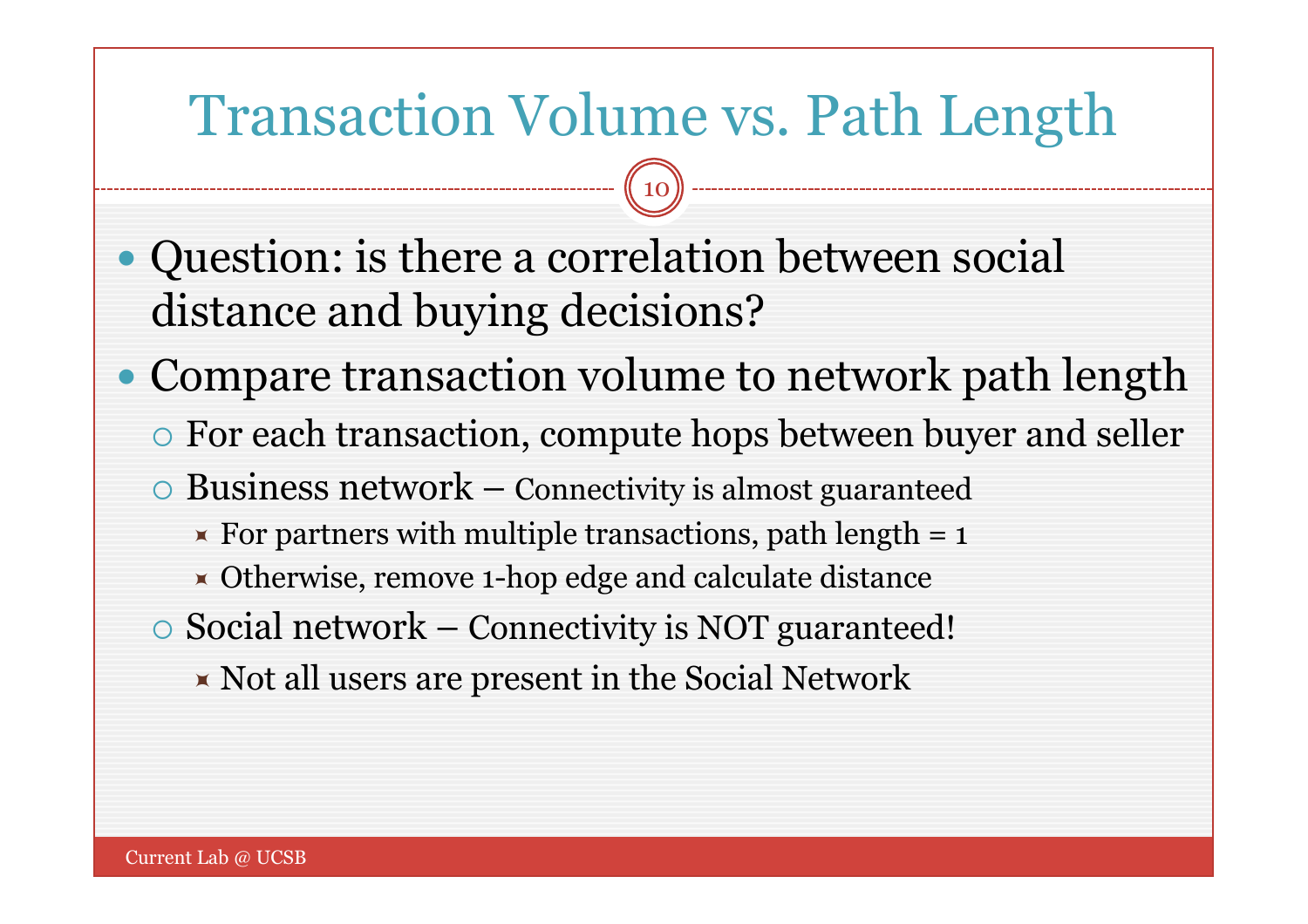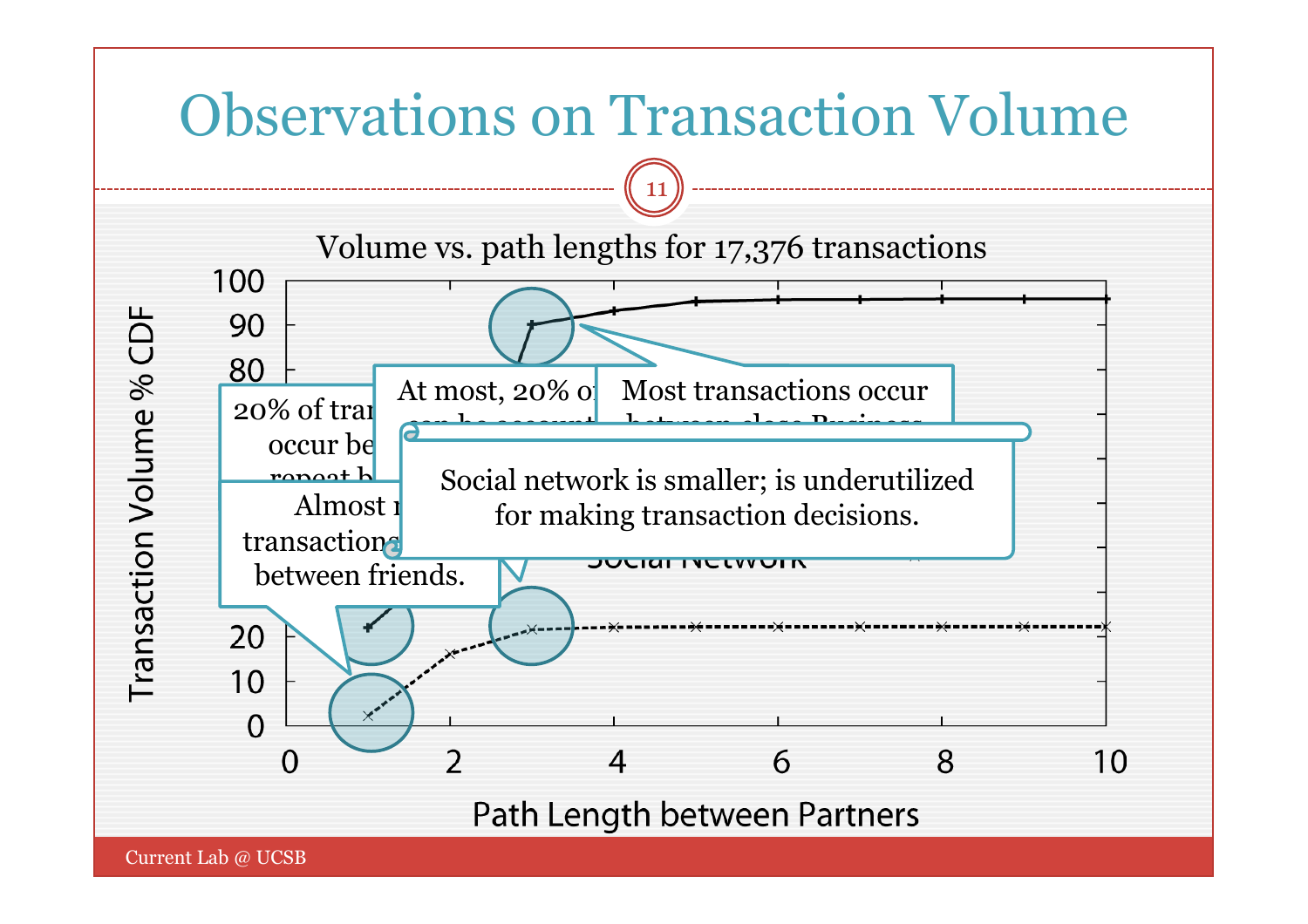### Do Social Networks Improve e-Commerce?

# Outline

- 1. Connectivity graph analysis
- 2. What correlates transactions?
	- Social vs. Business path lengths
- **3. Impact of path lengths on transaction satisfaction**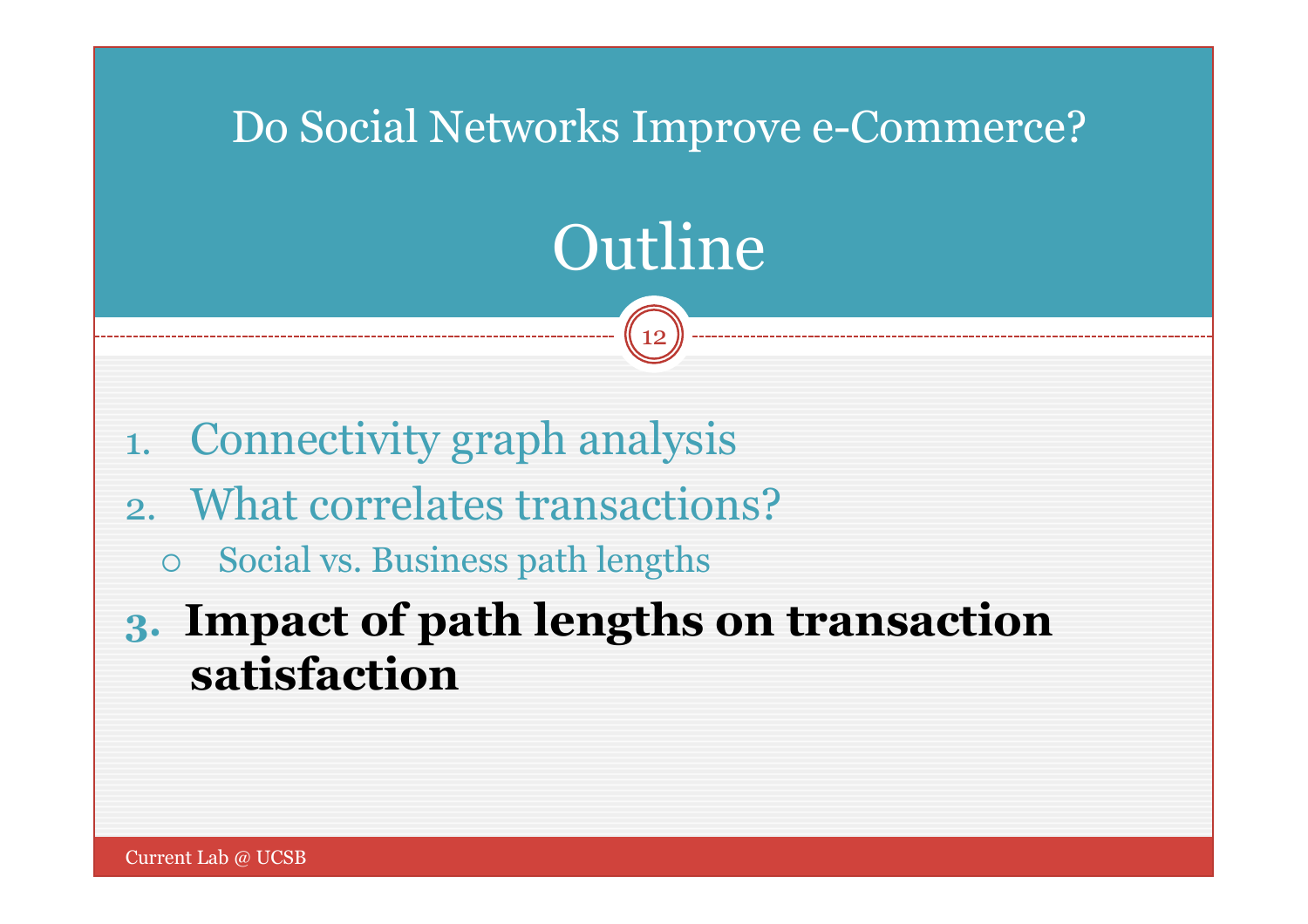## Impact of Path Lengths on Satisfaction

- Question: does social distance influence transaction satisfaction?
	- o Transaction success percentage vs. path lengths for 17,376 transactions
- Example transactions:

| <b>Seller</b> | <b>Buyer</b> | <b>Transaction ID</b> | Date       | Rating $(-2 \text{ to } +2)$ |
|---------------|--------------|-----------------------|------------|------------------------------|
| $\mathsf{A}$  | B            | 123                   | 2/19/2005  | $+2$                         |
| $\mathsf{A}$  | B            | 234                   | 12/17/2004 | $+2$                         |
| $\mathsf{A}$  | $\bigcap$    | 345                   | 12/15/2004 |                              |
| B             |              | 456                   | 12/2/2004  | $-1$                         |

• Satisfied = 
$$
[-1, +2]
$$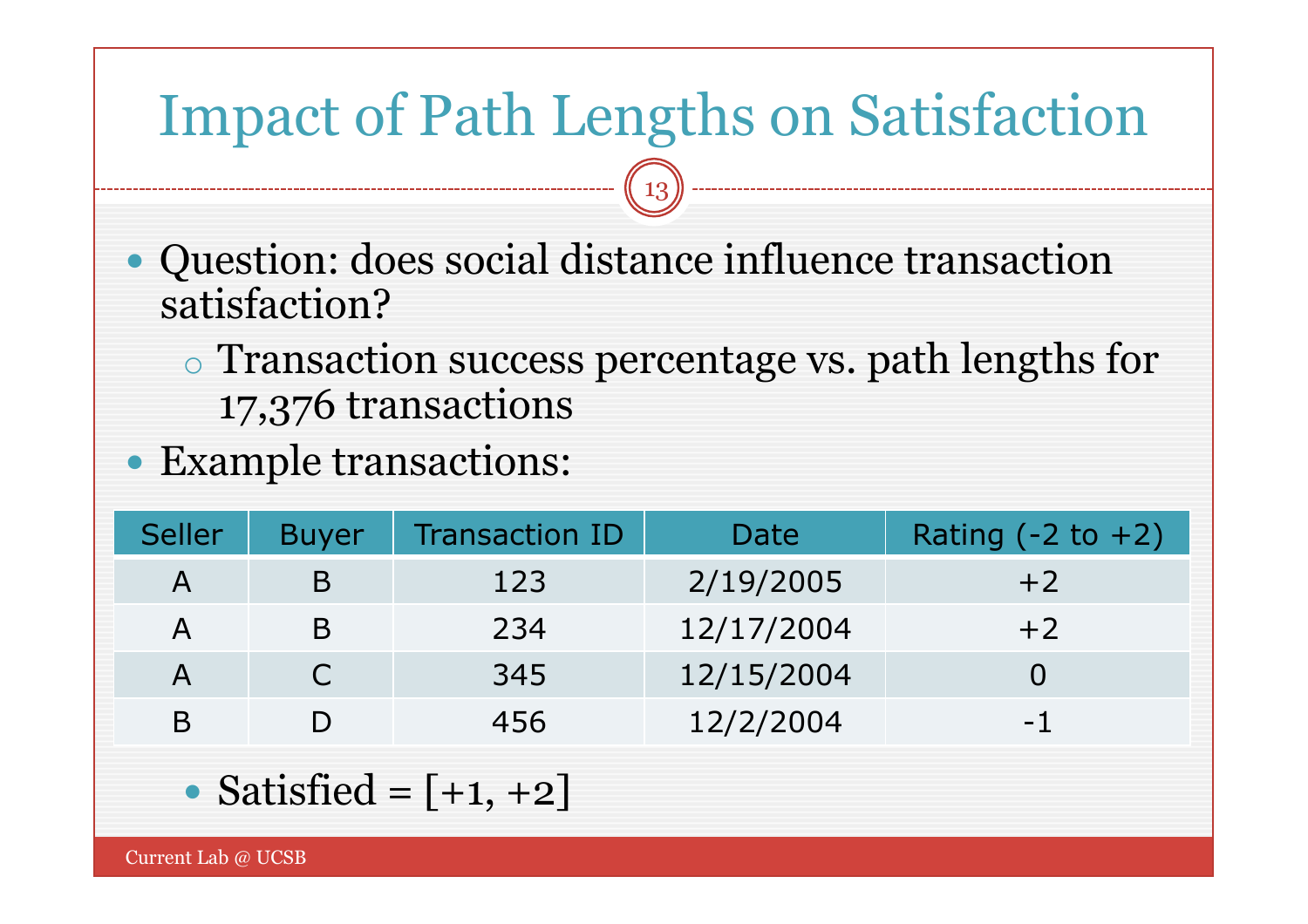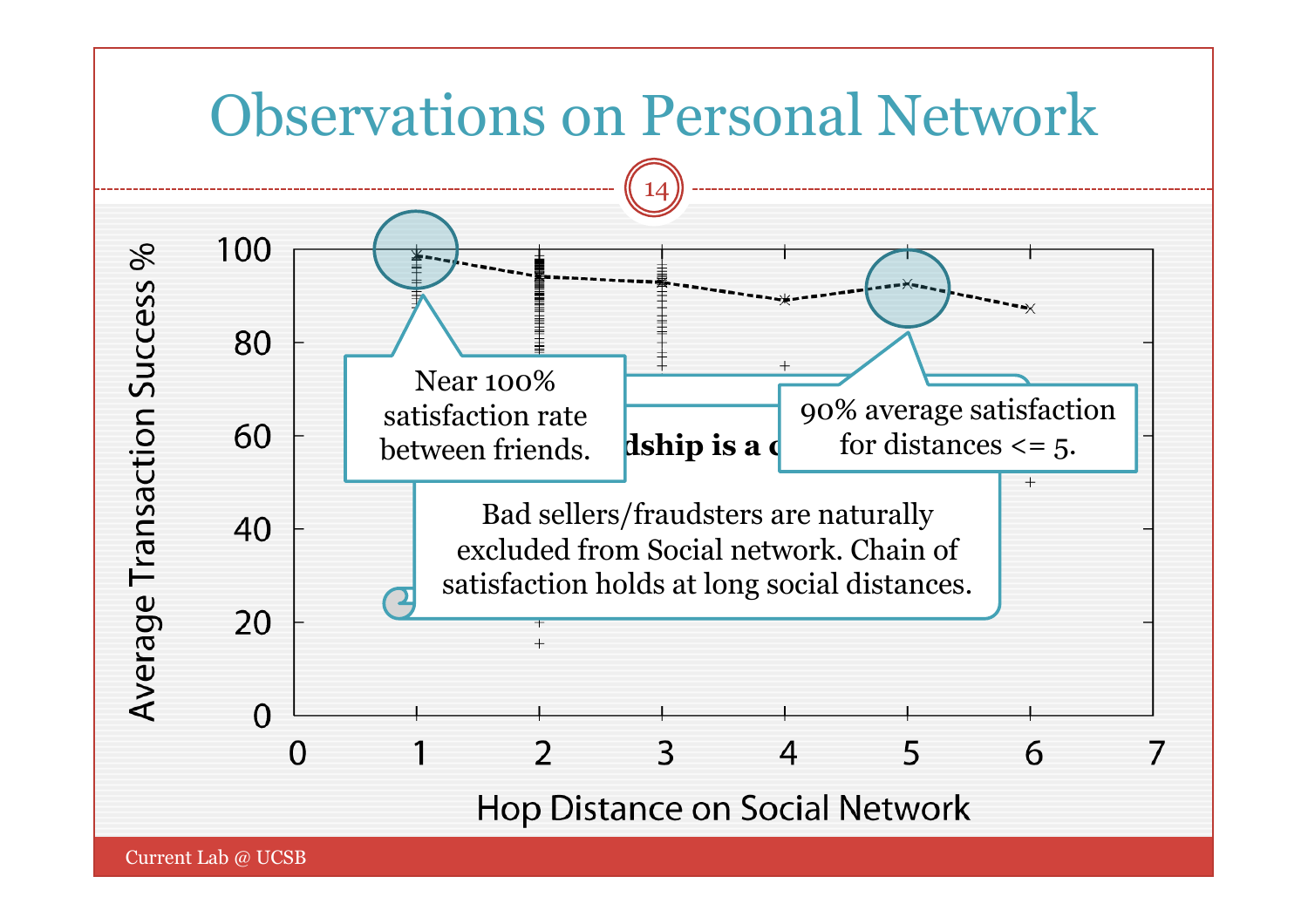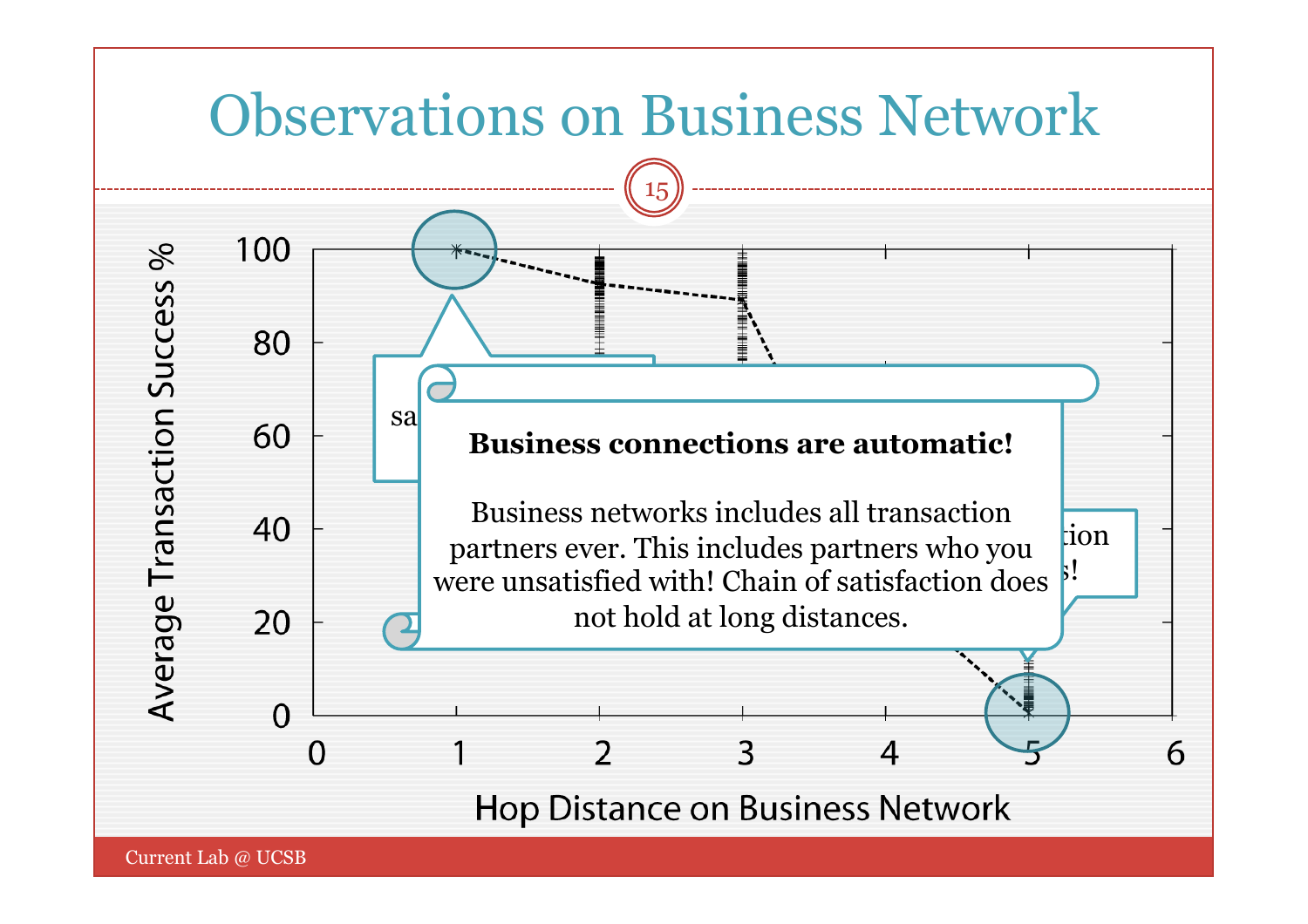### Conclusions

- Social links underutilized for making transaction decisions
	- Most users do not participate in the social marketplace
		- 8% of users are purely social
		- $\times$  80% users not present in the Social network
	- $\circ$  Those who do separate business from friends
		- $\blacktriangleright$  Very few transactions between friends
		- **Example 2** Little overlap of between Social and Business networks
- Room for growth!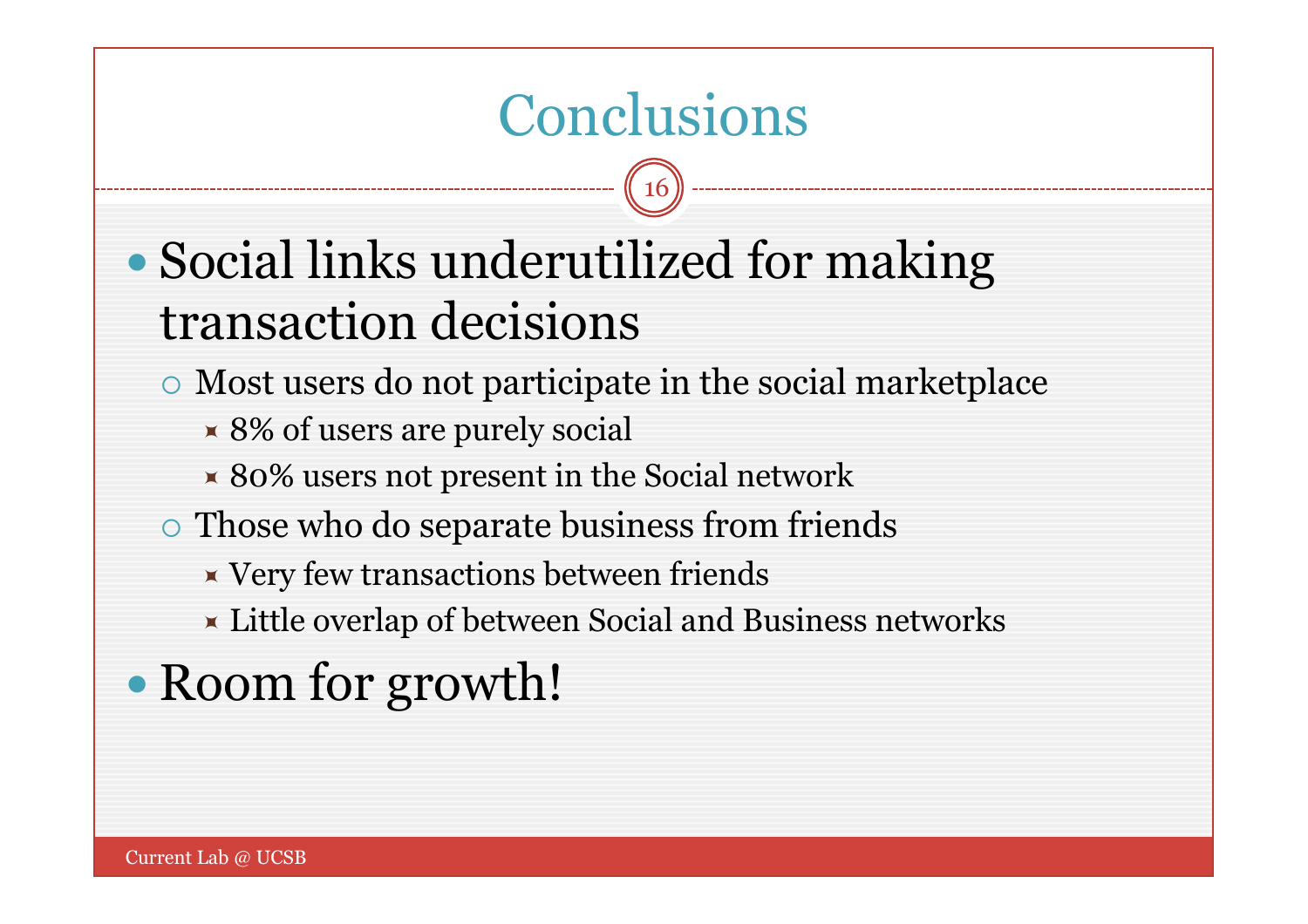### Conclusions, cont.

- Social networks increase user satisfaction
	- Success rates at long distances are higher on Social network
	- Social linkage is a choice, cheaters are quickly excluded
		- **Fraudsters necessarily must use many fake accounts**
		- These accounts rarely become well connected in Social network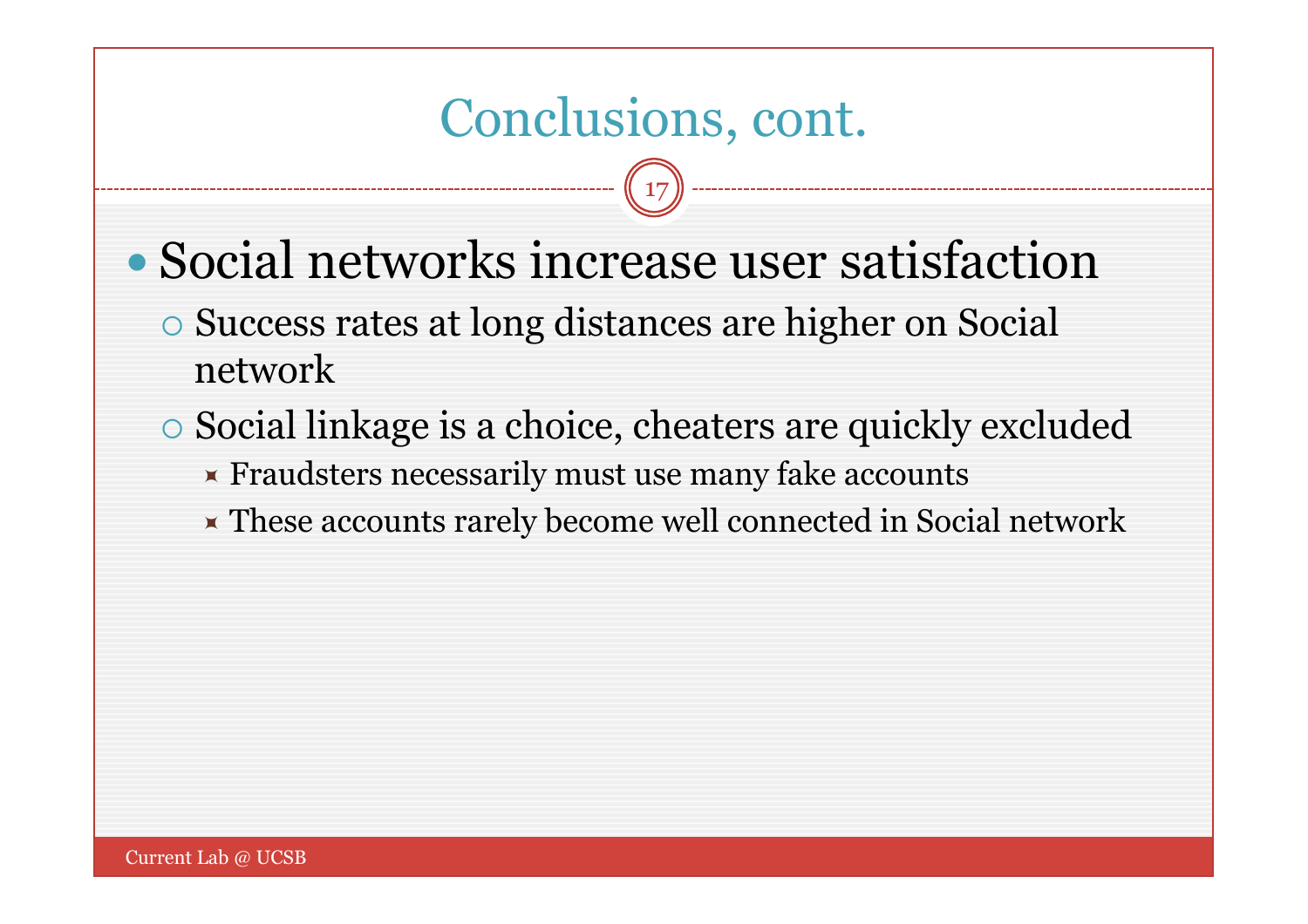### Conclusions, cont.

- Social networks are an excellent way to avoid bad sellers
	- User education is needed
		- $\star$  Get more people involved socially
		- **Encourage businesses to interact socially**
	- Better advertising, more features for existing services
		- **Ebay: Favorite sellers and Neighborhoods**
		- Amazon Profiles
		- Facebook Marketplace